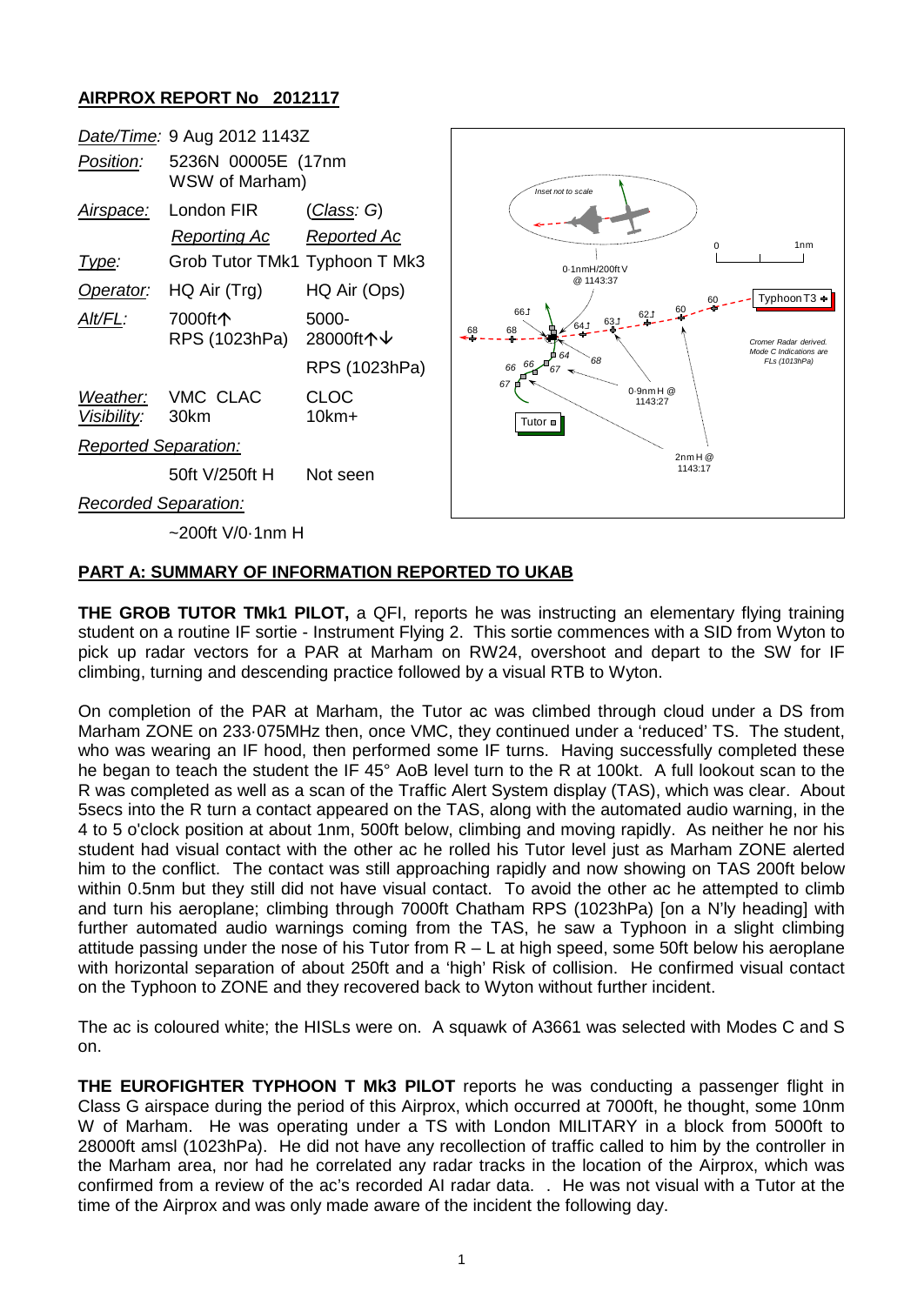UKAB Note (1): The Typhoon pilot initially perceived that he had not descended below 7850ft, which was the lowest indicated height on the HUD recording but apparently for a different time and location. The lowest indicated SSR Mode C for the Typhoon during the incident sequence was FL59 equating to about 6300ft RPS (1023hPa), just before the Airprox occurred.

**THE MARHAM APPROACH CONTROLLER (APP)** reports that because of light traffic levels over the lunch period he was also monitoring the DIRECTOR's frequencies from the same control position but did not receive any calls during the period. In the 15mins leading up to the Airprox his workload comprised only the subject Tutor transiting back to Wyton, a Tornado making a visual recovery to Marham and a pair of Tornado GR4s departing Marham for GH over the Norfolk coast, [plus another Tutor] so he was operating well within his capacity.

On departure from Marham, the Tutor was under a TS that was upgraded to a DS at the request of the pilot for a brief period until he achieved VMC, when once more a TS was requested and provided. At the time of the Airprox, about 1143Z, the pair of GR4s were operating in a block of airspace up to FL190 in the vicinity of Blakeney Point under a TS; Blakeney Point is approx 30nm NE of Marham with CAS a further 8nm to the N, so his attention was divided between the Tutor transit and monitoring the GR4s to ensure they did not infringe CAS. Blakeney Point is routinely used as a radar handover point from London MILITARY, but it is also used as a holding area by F-15 ac prior to working in Holbeach AWR. A recent Airprox involving GR4s and F-15s in that location meant that he was particularly conscious of scanning for conflicting traffic in that area. The Tutor and the GR4s were separated by around 45nm and whilst routinely scanning his radar display between them he spotted a very fast moving contact approximately 2-3nm E of the Tutor, indicating below the Tutor's level but climbing. He immediately called this conflicting traffic to the manoeuvring Tutor crew at a range of 2nm and shortly afterwards the Tutor pilot reported visual with the conflicting ac. The remainder of the period that he was controlling the Tutor was uneventful and the ac recovered to Wyton. The Tutor crew did not report an Airprox to him on frequency at the time of the incident, nor was there any hint in the crew's communications for the remainder of time on frequency – about 14mins - that an Airprox had occurred. It was not until the following morning that the Airprox was brought to his attention, so these details are recalled from memory to the best of his ability.

**THE LATCC (MIL) NE TACTICAL CONTROLLER (NE TAC)** reports he was controlling 4 ac during this period, with a PLANNER on duty; the subject Typhoon conducting GH in the East Anglian MTRA, an ac conducting an air test - non-squawking - also in the East Anglian MTRA and two high level transits to the N in the OTBED area at FL300 and FL400 respectively. Whilst NE PLANNER was on the line to Marham taking a pre-note, he extended the displayed radar range out to about 148nm to scan for any conflicting traffic in the MONTROSE Sector against the two high level transits. Whilst this range was selected the Typhoon turned and descended SW bound, at which point he has been informed that an Airprox occurred. The Typhoon pilot did not mention an Airprox on the RT and he did not remember the incident.

**BM SAFETY MANAGEMENT** reports the Tutor pilot was conducting simulated IF WSW of Marham in receipt of a 'reduced' TS from Marham APP; the Typhoon pilot was operating within the East Anglian MTRA in receipt of a TS from LJAO NE TAC.

The Typhoon pilot reported operating in the block 5000ft to 28000ft RPS (1023hPa) with +10km visibility in nil weather and SCT cloud at 5000ft. The Tutor's pilot reported operating at 7000ft on the RPS (1023hPa) with 30km visibility in clear with cloud at 5500ft.

LJAO NE was manned by both a TAC and PLANNER controllers; however, due to a number of factors outwith the unit's control, it was not until some days after the Airprox that the controllers involved were requested to submit DASORs. Consequently, their ability to recall the event had understandably reduced. In addition to the Typhoon operating within the East Anglian MTRA, NE TAC was providing an ATS to a C130 with an unserviceable transponder conducting an air test within the East Anglian MTRA and 2 further individual ac transiting N at high level. Although NE TAC was unable to recall their perception of their workload and task complexity, BM SM contends that this traffic loading and scenario represented moderate to high workload and task complexity. The ATS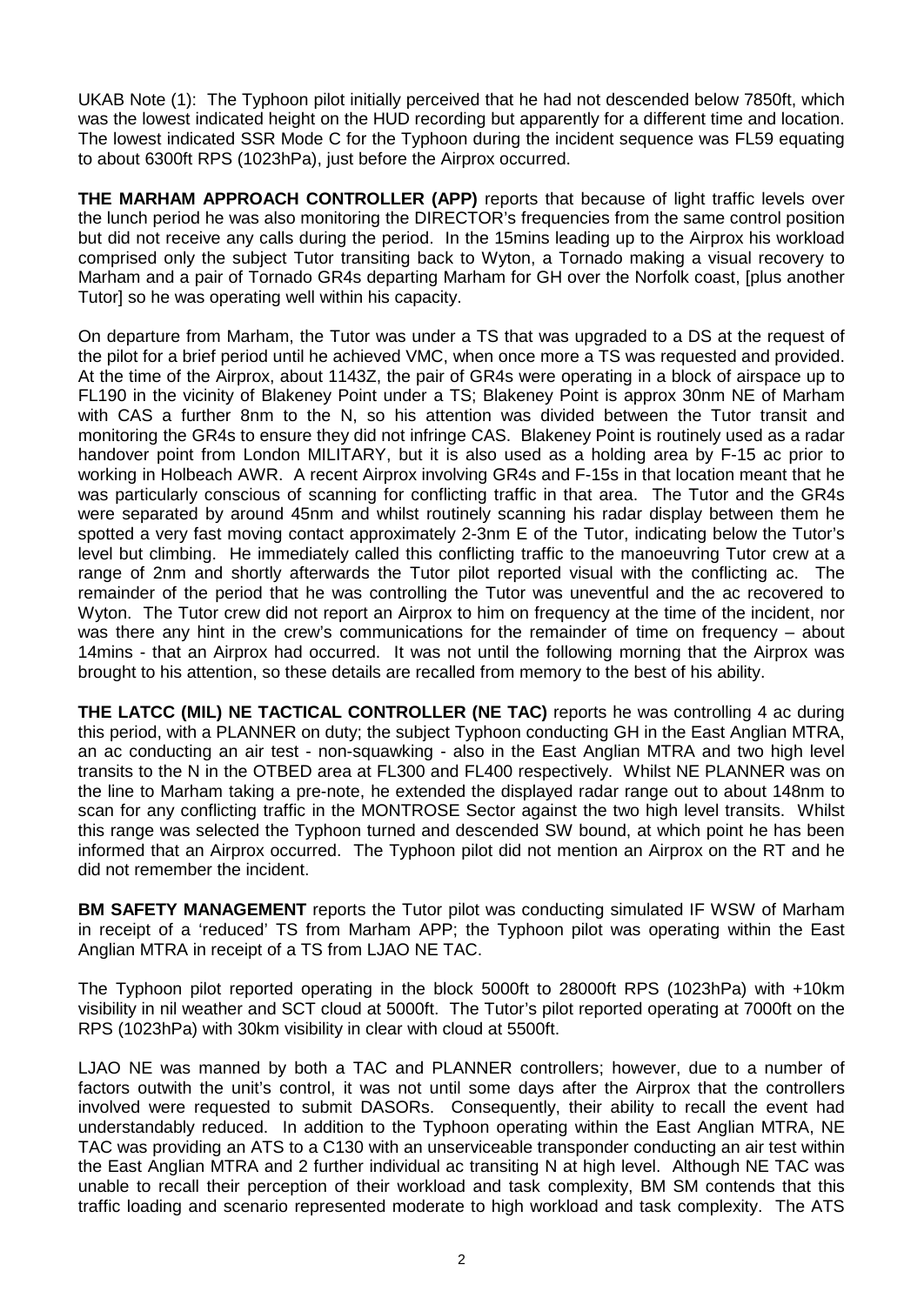provided to those ac operating within Class G Airspace was not 'reduced' due to high traffic density or controller workload.

Due to low traffic levels at Marham, APP was band-boxed with DIR and ZONE, with a SUPERVISOR present; the unit did not provide a DASOR narrative from the SUPERVISOR. At the time of the Airprox, in addition to the Tutor on UHF, APP was providing an ATS to an un-related pair of GR4s manoeuvring in the vicinity of Blakeney Point on ZONE UHF, and 3 other ac on ZONE VHF; these ac were operating 9.8 and 23.6nm NE and 17.5nm NW of Marham. One of the ac, another Tutor, was in receipt of a BS; however, it has not been possible to determine the types of ATS provided to the other 2 ac. On initial contact with ZONE at 1138:42, the other Tutor pilot [not the reporting Tutor pilot] requested a TS; however the pilot was told that, "*it'll be a Basic Service due to controller workload*." Notwithstanding the addition of this other Tutor, the workload at 1138:42 reflected that which existed throughout the incident sequence. APP, a highly experienced controller, described their workload and task complexity as 'medium'. SATCO Marham has stated that other controllers were available, albeit on a lunch break, if APP or the Supervisor had deemed the workload excessive and required an additional control position to be opened.

The surveillance based ATSs provided by APP were 'reduced' due to the selection of 'Angels Suppression' to reduce heavy cluttering of the surveillance display. Given the frequency with which the Marham surveillance display is affected by clutter, there is an entry within the FOB to this effect stating that crews will only be told that the ATS is 'reduced'.

The incident sequence commenced at 1140:57, as the Typhoon steadied on a WSW'ly track, indicating FL107; the Tutor was 14.9nm WSW of the Typhoon, tracking SW'ly indicating FL67. At this point, APP's unrelated GR4 pair were 33nm NE of the Tutor and 21 and 23nm NNE of Marham; the Tutor was 15.1nm W of Marham.

NE TAC's unrelated C130 air-test was 4.5nm NE of the Typhoon; the 2 high-level transiting ac were 48.8 and 47.2nm NNW of the Typhoon, tracking NNW'ly, at FL380 and FL300. Shortly before, at 1140:50, NE TAC had extended the surveillance display range to 146nm to facilitate scanning into ScACC Montrose sector's airspace.

Between 1140:50 and 1141:12, APP was involved in an RT exchange with an unrelated GA ac on ZONE VHF; there were no further transmissions on the ZONE UHF or VHF until after the CPA.

Between 1141:00 and 1142:00, NE TAC co-ordinated with Prestwick Centre MONTROSE Sector about the passage of one of the 2 high-level transit ac. Based upon the transcript of the NE PLANNER's landlines, this controller was not involved in any landline liaison at this point. During this period, at 1141:09, the Tutor turned onto a S'ly track and, at 1141:17, the Typhoon commenced a steady descent. At this point, the Tutor was 12.3nm WSW of the Typhoon indicating FL67. APP's unrelated GR4 pair were 34.7nm NE of the Tutor and 22.5 and 23.5nm NNE of Marham; the Tutor was 14.8nm WSW of Marham. NE TAC's unrelated C130 was 7.9nm NE of the Typhoon; the 2 highlevel transiting ac were 51.3 and 49.6nm NNW of the Typhoon, tracking NNW'ly, at FL 380 and FL300.

At 1141:18, during the co-ordination with MONTROSE Sector, NE TAC reduced the range on their surveillance display to 116nm. It is reasonable to suggest that this was to enable them to scan the area around the Typhoon and/or the C130. At 1141:30, NE TAC increased the surveillance display range back to 146nm and this range setting was maintained until 1143:44 when the surveillance display range reduced to 93nm. The unit has stated that this range scale was maintained to enable NE TAC to scan for conflicting traffic in MONTROSE Sector's airspace, prior to the NE PLANNER handing the ac over. At this range scale, 1nm was approximately equal to 1.8mm on the surveillance display.

At 1141:40, the Tutor commenced a R turn; the Typhoon was 9.3nm ENE, tracking WSW'ly, descending through FL95. At 1142:09, the Tutor rolled-out of the turn tracking NW'ly; the Typhoon was 6.5nm ENE, tracking WSW'ly, descending through FL83. APP's unrelated GR4 pair was 40 and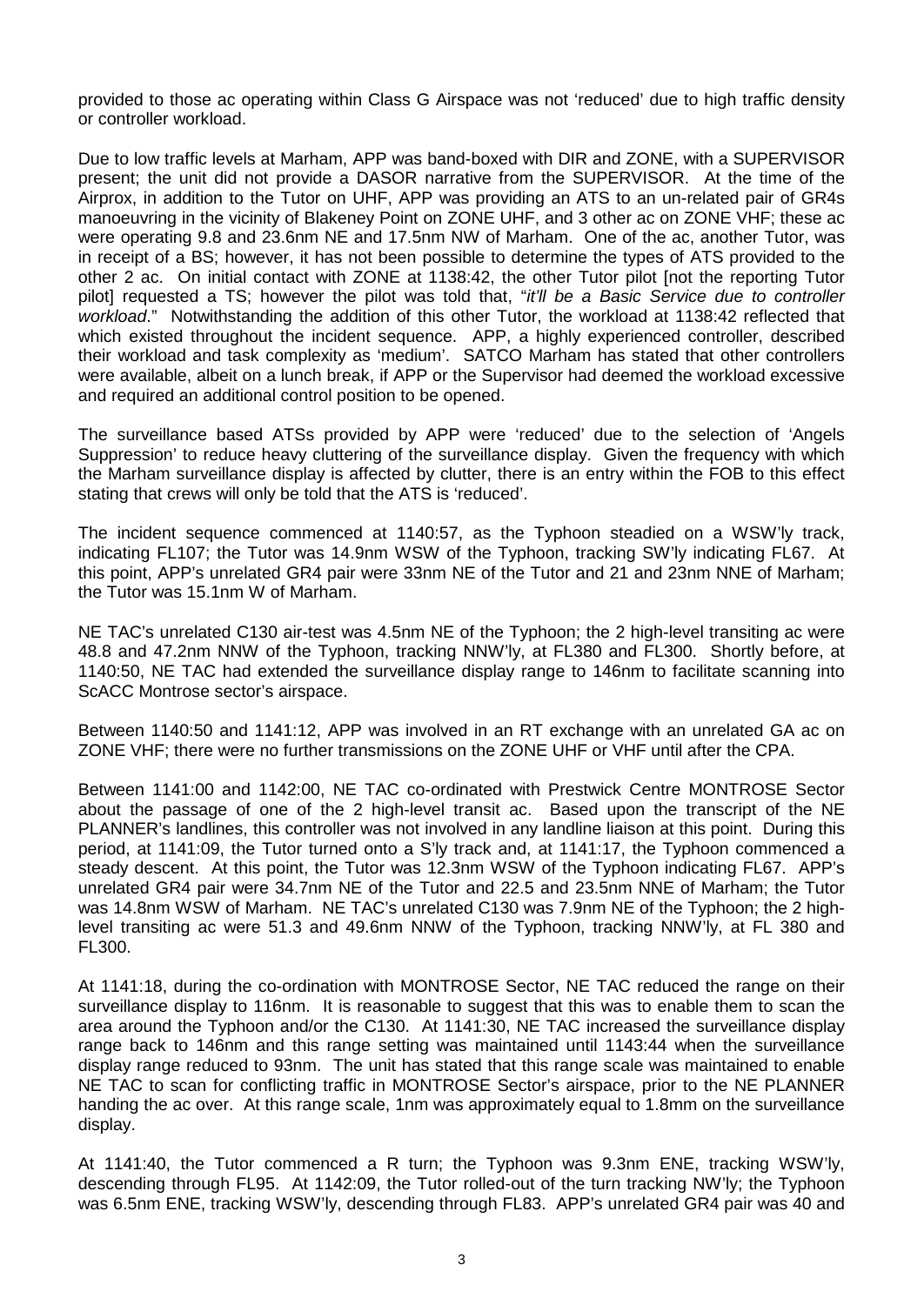38.8nm NE of the Tutor and 26.5 and 24.5nm NE of Marham; the Tutor was 16.6nm WSW of Marham. NE TAC's 2 unrelated high-level transiting ac were 58.4 and 57.2nm NNW of the Typhoon, tracking NNW'ly, at FL 380 and 300.

At 1142:33, the Tutor commenced a L turn onto SW before, at 1143:05, commencing a right-hand turn; at this point, the Typhoon was 3nm NE of the Tutor indicating FL59 - the lowest displayed SSR Mode C for the Typhoon during the incident sequence. Based upon the reporting Tutor pilot's account, it was shortly after 1143:05 that they received a warning from their TAS of the Typhoon's proximity, rolling the Tutor's wings level at 1143:19 as they received accurate TI from APP under the 'reduced' TS provided, "[Tutor C/S] *traffic east, 2 miles, tracking west, indicating slightly below* [radar replay shows 700ft]*, climbing*" which was acknowledged immediately at 1143:24. APP did not make or receive any landline calls or RT transmissions between the start of the incident sequence and 1143:19.

Between 1142:00 and 1142:56, NE TAC did not make or receive any landline calls or RT transmissions. From 1142:56 to 1143:30 NE TAC was involved in an exchange of RT with the 2 high-level transit ac, instructing them to squawk their ScATCC (Mil) assigned SSR codes, in preparation for the NE Planner to hand the ac over. The handover commenced at 1143:08 and was completed at 1144:20.

[At 1143:33, the Tutor can be seen on radar (the FL64 Mode C is probably a spurious indication) having steadied on a N'ly track, with the Typhoon 0.5nm NE climbing through FL64. The CPA occurred in between sweeps and at 1143:37, the Typhoon, climbing through FL66, had passed beneath the Tutor that was indicating FL68 and shown at this point 0.1nm E of the Typhoon.]

At the CPA, APP's unrelated GR4 pair was 35.4 and 37.7nm NE of the Tutor and 23.1 and 24.9nm NE of Marham; the Tutor was 17.1nm WSW of Marham. NE TAC's 2 unrelated high-level transit ac were 69nm and 68.1nm NNW of the Typhoon, tracking NNW'ly, at FL 380 and FL300.

### ANALYSIS

Whilst the Tutor crew had received TI about the Typhoon, the earliest point at which they would have begun to assimilate this information was approximately 12secs prior to the CPA, once they knew the area from which the Typhoon was approaching. The timing of this information gave the crew little opportunity to assimilate the TI, visually acquire the Typhoon and act. It is reasonable to argue that the distance between the Tutor and the manoeuvring GR4 pair complicated APP's task by dividing their attention; however, BM SM contends that the 'split' between the Tutor and the GR4 pair was not excessive and would not routinely be expected to represent a significant challenge to an experienced controller. APP confirms this by stating that they were 'operating well within [their] capacity'. Moreover, based upon APP's task load, that no transmissions occurred on their frequencies between 1141:12 and the controller passing TI at 1143:19, it is reasonable to argue that an opportunity existed to pass TI to the Tutor's crew earlier than 1143:19.

Whilst it was disappointing that Marham did not submit a narrative from the ATC SUPERVISOR, given the APP controller's level of experience, it is unlikely that the SUPERVISOR would have been closely monitoring their actions. Whilst in hindsight it appears that the decision to band-box APP, DIR and ZONE together may have contributed to the Airprox, the level of workload associated with this task does not at first appear unreasonable for an experienced controller. That said, it is reasonable to expect that the refusal of a TS to the other Tutor pilot at 1138:42, due to controller workload, should have prompted further action from APP or the SUPERVISOR, to provide additional capacity by separating the ZONE task from APP. It is possible that the provision of that additional capacity may have eased APP's task enabling them to provide earlier TI to the crew of the subject Tutor.

The guidance material contained within CAP774 Chapter 3 Para 5 states that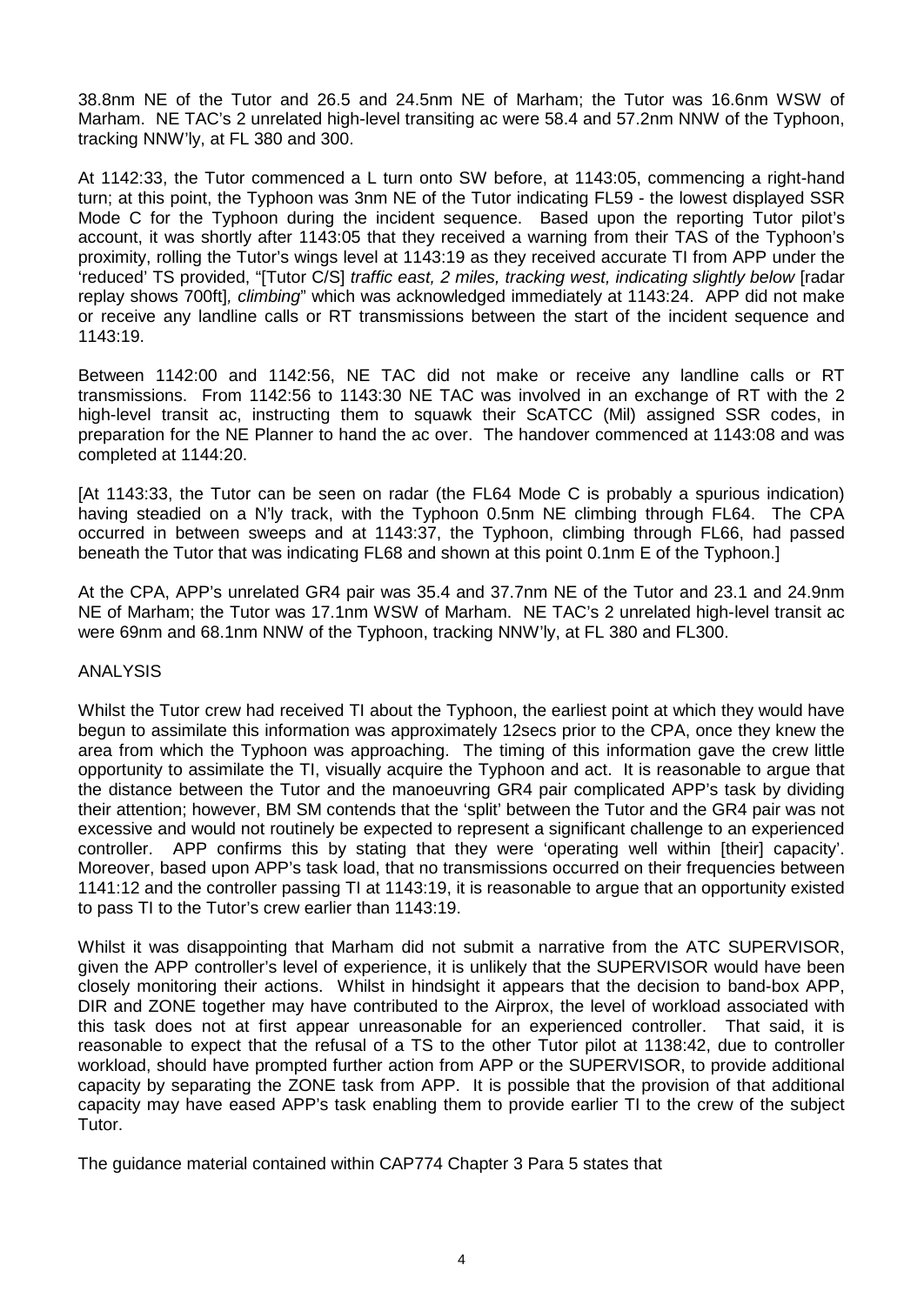'Traffic is normally considered to be relevant when, in the judgement of the controller, the conflicting aircraft's observed flight profile indicates that it will pass within 3nm and, where level information is available, 3,000ft of the aircraft in receipt of the Traffic Service'.

However, for ac conducting unpredictable high-energy manoeuvres within an airspace block, the task of assessing this 3nm/3000ft 'bubble' is fraught with difficulty. Agreed best practice in these situations is to pass TI on conflicting ac that will pass within 3nm and through or close to the vertical limits of the manoeuvring ac's block. In this instance, the Tutor passed through the Typhoon's manoeuvring block on a number of occasions prior to the start of the incident sequence but no TI was passed when an opportunity to do so existed. This may be suggestive of low levels of awareness by NE TAC of the manoeuvring capability of Typhoon ac.

In relation to the events that occurred during the incident sequence, NE TAC's ability to detect the confliction was inhibited by the large displayed radar range scale in use - a range scale that they were required to use in order to provide an ATS to the high-level transit ac. Whilst the confliction between the Tutor and Typhoon was evident when NE TAC momentarily reduced the range on their surveillance display at 1141:18, NE TAC did not identify the confliction. This may have been due to the level of the Typhoon at that time allied with the radar range issue such that NE TAC discounted the Tutor as a threat. Alternatively, NE TAC's scan may not have detected the Tutor. However, once NE TAC increased the range scale on the surveillance display at 1141:30, their ability to detect the confliction reduced rapidly as the distance between the 2 radar contacts reduced on the display. As an example, the distance between the contacts at 1141:30 would have been approximately 17mm. Coupled with the difficulty in detecting the conflict, BM SM contends that the complexity of the task load faced by NE TAC affected their ability to divide their attention effectively between all ac that were in receipt of an ATS and thus prevented the provision of TI. The LJAO North SUPERVISOR recalls being cognisant of the increased complexity presented by the C130 undergoing an air-test with an unserviceable transponder and thus opening the NE Planner position; however, the task complexity coupled with the increasing geographic split might have suggested that a second TAC controller was required. Unfortunately, the NE Planner did not submit an occurrence report so their thought processes and awareness of NE TAC's workload and task complexity was unrecorded. Of note was the fact that STCA did not activate during this incident.

Notwithstanding that the Tutor crew and the Typhoon pilot were operating in Class G airspace and had a responsibility to 'see and avoid' other ac', both were in receipt of a TS and had a reasonable expectation that they would be provided with TI, in order to assist them in discharging that responsibility. In this instance the safety barrier provided by LJAO NE TAC did not operate and that provided by Marham APP operated ineffectively, given the timing of the TI relative to the CPA.

### RECOMMENDATIONS by BM SM

RAF ATM Force Cmd was requested to:

- a. Highlight to ATM personnel that best practice for the provision of TI to ac conducting highenergy manoeuvres is to pass TI on conflicting ac that will pass within 3nm and through or close to the vertical limits of the manoeuvring ac's block.
- b. Monitor DASORs to identify whether the issue identified by this investigation with regard to the provision of TI to manoeuvring traffic is an emerging trend, to determine whether there is a requirement to adapt either controller training or the CAP774 guidance material referred to above.
- c. Consider the requirement for LATCC (Mil) Planner endorsed controllers to be re-briefed on assessing task complexity in addition to task load when determining sector manning.
- d. Maintain a dialogue with the ARCS IPT to continue to investigate the lack of activation of STCA at LATCC (Mil).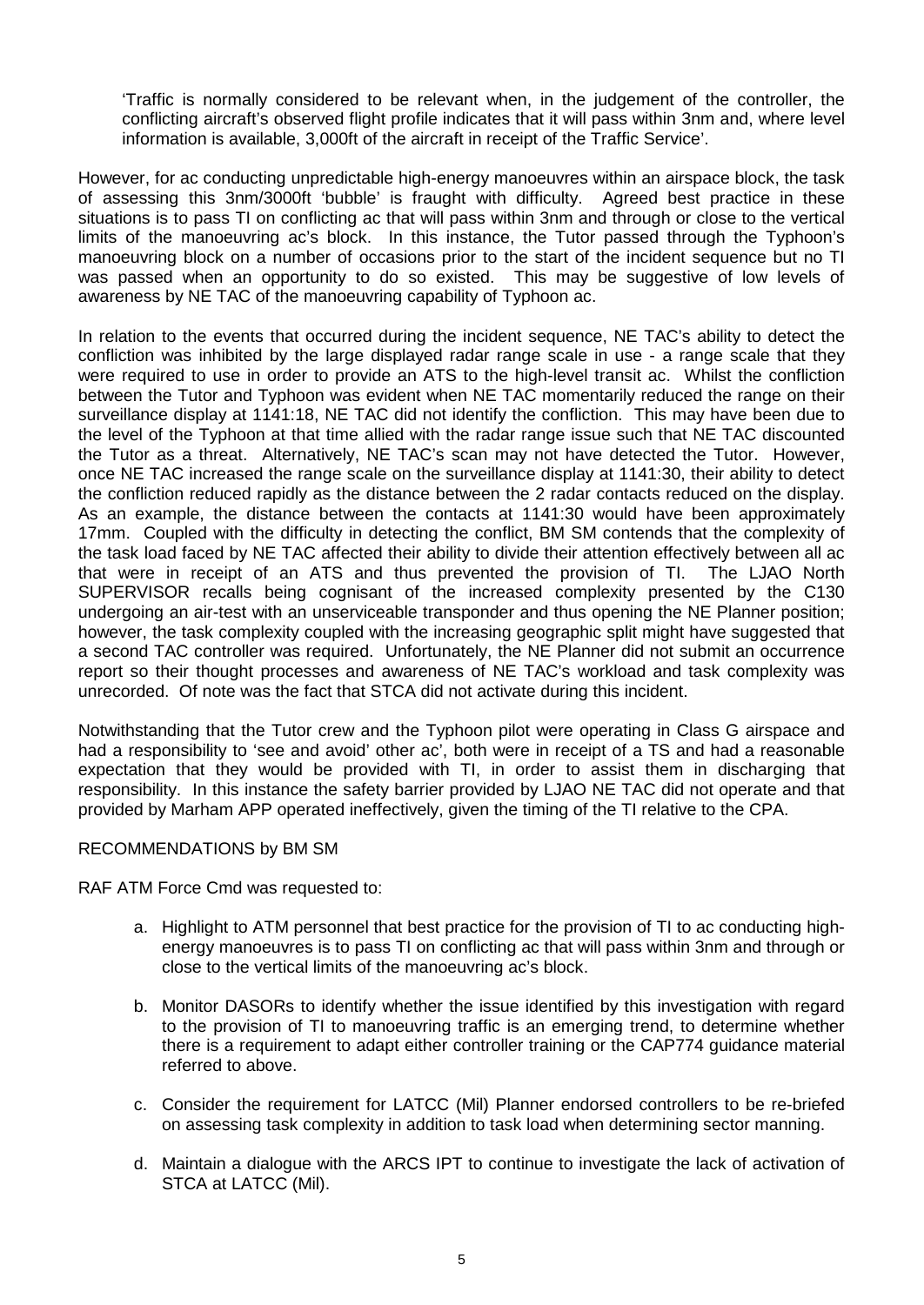RAF ASACS Force Cmd and RN Fleet Capability Aviation ATC were requested to take note of the recommendation to RAF ATM Force Cmd with regard to the provision of TI to manoeuvring traffic, to determine its applicability to their operations.

### **OUTCOMES**

Following direction from the A/D Operating Authority, SATCO Marham reviewed the unit's manning of control positions. Whilst content with the unit's procedures overall, SATCO has directed that Supervisory staff will maintain enhanced oversight of Ops, specifically where ac are geographically split.

In light of safety concerns generated by several LJAO Sectors operating in the same airspace, a review was conducted into the 'Method of Operations' of the E and NE sectors and recommended a re-sectorisation of the airspace. This re-sectorisation will be implemented shortly and should significantly reduce the likelihood of LJAO controllers facing a N-S split, as experienced by NE TAC during this incident.

Unfortunately, the Tutor pilot did not declare the Airprox on the frequency in use at the time. Consequently, through the availability of staff and the time elapsed following the incident, the recollections of those ATM personnel involved were affected. Particularly those at LATCC (Mil) due to the time required to identify the Typhoon involved and that it was in receipt of an ATS from LJAO NE. All Tutor pilots operating at Wyton have been reminded of the requirement to report an Airprox immediately and RAF Flight Safety continue to promote this across the wider RAF community.

**THE EUROFIGHTER TYPHOON T Mk3 PILOT'S STATION FLIGHT SAFETY OFFICER** comments that following liaison with BM Safety Management and the UKAB, the HUD recording was reviewed in close detail with the Typhoon pilot. The Typhoon HUD video was examined for a period of 4 mins either side of the Airprox timing of 1143:37Z. The weather conditions were better than military visual flight criteria above cloud tops, which were about 2000 ft below the ac. The Typhoon's manoeuvring was benign from straight and level to a 45° AOB turn to the L, which was to allow the rear-seat passenger to recover from feeling airsick. Although the LATCC (Mil) radar recording confirms that the Tutor was in the Typhoon's 11 o'clock, within the visual arc of the HUD, the Tutor is not shown. Furthermore, there are no recorded AI radar tracks.

**HQ AIR (OPS) & (TRG)** combined comment: This incident occurred in Class G airspace, in VMC conditions, and both ac were in receipt of a radar service, yet the paucity of TI from both Marham APP and LATCC (Mil) NE TAC, meant that neither ac was notified of the presence of the other until a late stage in the incident. Fortunately, the Tutor's TAS gave enough warning for the Tutor pilot to change its flightpath, which probably affected the outcome of the Airprox for the better. Of note, this investigation has been hindered by the fact that the timing of the Airprox was initially incorrectly reported by the Tutor pilot; if the Tutor crew had reported the Airprox as it occurred, then an accurate timing of the event would have been available from the start of the investigation. All aircrew should be reminded of the content of RA1410 Para 41, which states that 'as soon as practicable after the event, an Airprox should be reported by the pilot to the ATSU providing the ATS'.

### **PART B: SUMMARY OF THE BOARD'S DISCUSSIONS**

Information available included reports from the pilots of both ac, transcripts of the relevant RT frequencies and radar video recordings, together with reports from the Marham APPROACH controller, LATCC (Mil) LJAO NE TAC controller and the appropriate ATC and operating authorities.

The Board agreed with the BM SM perspective that if the Marham SUPERVISOR and the LATCC (Mil) LJAO NE PLANNER controller had contributed reports, their inputs would have provided a more complete picture of the circumstances surrounding this Airprox.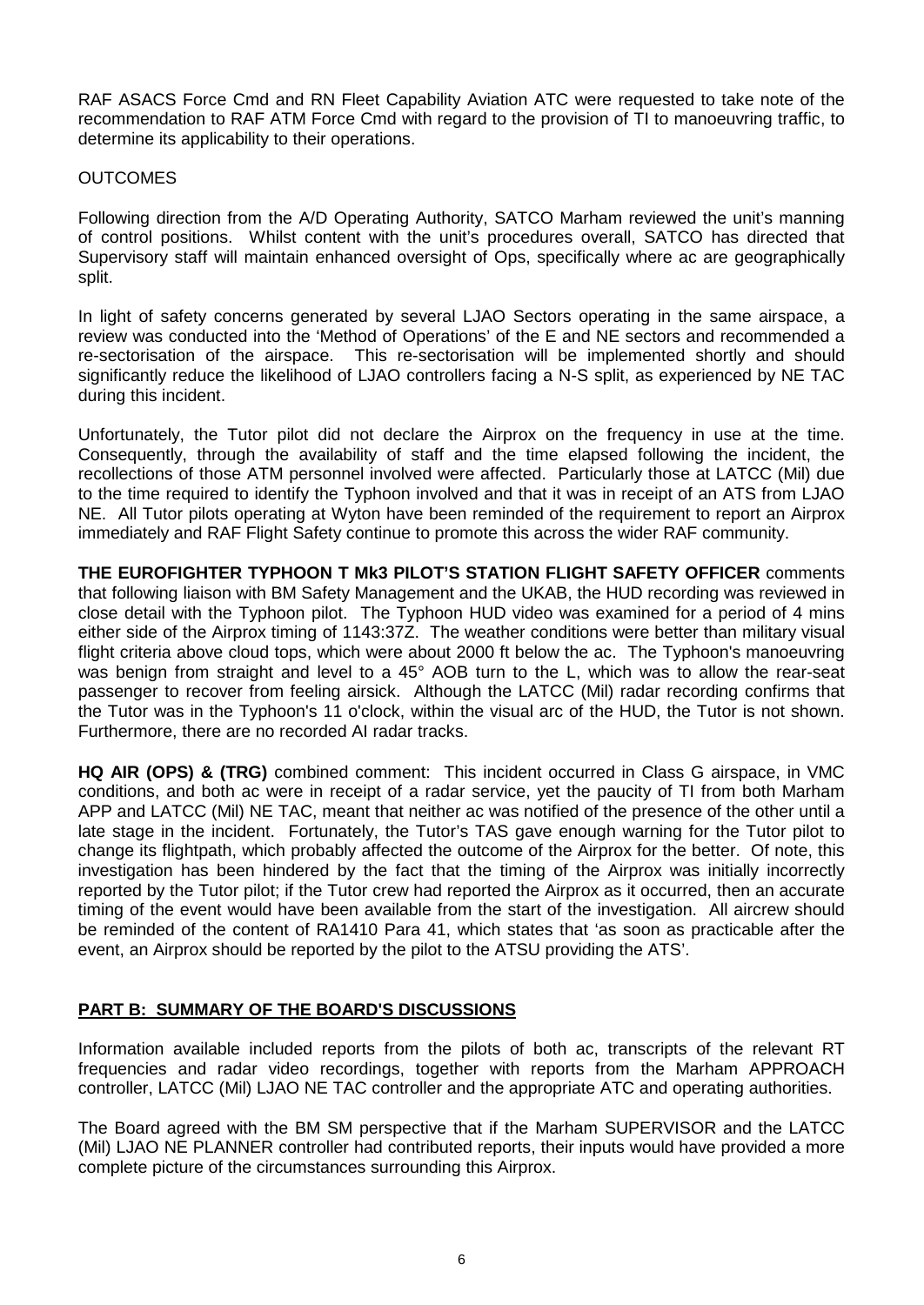With APP's traffic about 45nm apart, controller Members recognised the controller had an awkward split, which demanded a wide-ranging scan diverting attention away from where the Tutor was operating. However, it was evident from the BM SM report that APP was manned by an experienced controller who did not consider his workload/task complexity to be high - only 'medium' he reports. Both the BM SM Advisor and another familiar with Marham's operations considered that the traffic under service should have been well within the controller's capabilities. Nevertheless, controller Members noted that APP had refused to provide a TS to another Tutor pilot during the period of this Airprox, only offering a BS, ostensibly due to his workload whilst DIR and ZONE were bandboxed onto the APP position. As additional controllers were apparently available, controller Members suggested that opening another control position to work the GR4s, might have enabled ATC to provide a better service overall and facilitated earlier recognition of the conflict by the controller here, leading to earlier TI for the Tutor crew. As the Typhoon had been operating in the vicinity of the Tutor beforehand, where potentially TI might have been warranted it was suggested, APP should have been keeping a watchful eye for it. Indeed, some controller Members suggested that as it would have been evident from the Typhoon's squawk that the ac was under an ATS from LJAO NE, APP might usefully have effected co-ordination and, by being more pro-active, could potentially have averted the close quarters situation. Notwithstanding any 'reduced' TS deemed to be provided by Marham, which would be unknown to Wyton pilots unless stated on the RT, it was pointed out that at these levels Marham with better lower level coverage, could probably detect the confliction more readily. As it was, APP had not spotted the fast moving Typhoon until it was about 2-3nm E of the Tutor, climbing from just below the Tutor's level the controller reports. The Military terminal controller Member opined that TI should be called as soon as practicably possible, but the Board noted that TI had not been passed to the Tutor pilot until the Typhoon had closed to a range of 2nm. Members agreed with the MAA Advisor's view that this was unsatisfactory and the TI was passed too late to be of practical use. Controllers should be aiming to provide comprehensive TI not later than 5nm range the Advisor opined; however, if the traffic was fast moving, as here, it might need to be provided at greater range if pilots of relatively slow, low performance aeroplanes such as a Tutor were to make effective use of the information in the time available. This demanded a thorough comprehensive scan of the radar display. The Board agreed the late TI provided by APP to the Tutor crew was a contributory factor within this Airprox. The Tutor pilot reported that his ac's TAS had alerted him to the Typhoon when it was about 1nm away and just before the TI was transmitted by APP; as the TI was given at 2nm his recollection was therefore slightly awry. However, in the short timespan from first alert to CPA, as the Tutor QFI manoeuvred his aeroplane and both he and his student searched for the other ac, the geometry of the situation and the airframe had probably obscured the Typhoon until it was seen passing under the nose of his Tutor about 250ft away from  $R - L$  at high speed, some 50ft below his aeroplane in a slight climbing attitude. This coupled with the high-speed of the conflicting ac, left the Tutor pilot very poorly placed to affect the outcome.

The Tutor had been manoeuvring on a relatively steady bearing to the Typhoon, just L of the nose, as the Typhoon pilot maintained his westbound course in a gentle climb, possibly distracted by his airsick passenger. Nevertheless, the Typhoon pilot had not seen the Tutor despite obtaining a TS from LJAO NE TAC to supplement his lookout and assist him with his responsibility to 'see and avoid' other traffic within Class G airspace. It was evident from the Typhoon pilot's report, as confirmed by the BM SM investigation, that NE TAC had not spotted the conflict with the Tutor nor passed TI to the Typhoon pilot at any stage. The Typhoon pilot would be aware of the limitations of radar in detecting gliders and light ac with a composite structure; however, the Airprox did not occur in an area of poor radar coverage, nor was the TS 'reduced' in any way. Consequently, the Typhoon pilot could reasonably expect a 'full' TS to be provided by NE TAC unless he had been advised to the contrary. Whilst the Board was cognisant that the recorded radar data available to the Board did not replicate exactly the picture displayed to NE TAC, the recording shows that the Tutor was detected by the radar sources available to LATCC (Mil). A confliction between the Tutor and Typhoon was evident, BM SM reports, when NE TAC momentarily reduced the range on their surveillance display over two minutes before the Airprox occurred. There was no reason to doubt, therefore, that NE TAC could have passed TI to the Typhoon pilot if he had spotted the developing conflict, but it was evident to the Board that NE TAC was working an even more difficult split of traffic over a wide area displayed on a very large radar range scale, whilst also completing some of the actions normally expected of the PLANNER when closed up. Cognisant that NE TAC was also coping with a large vertical split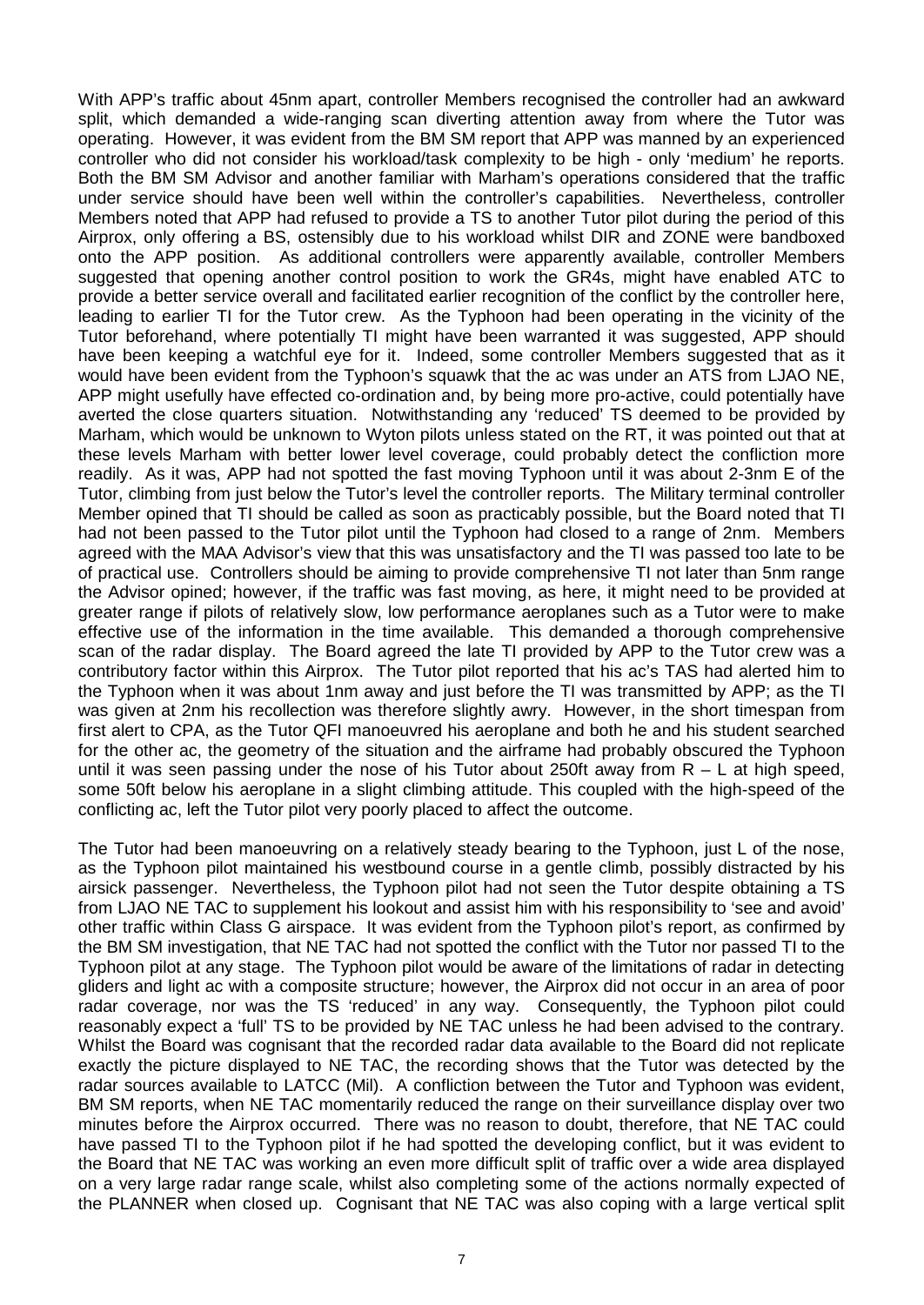with the Typhoon down in the lower airspace and other traffic in the upper air, with the added complication of a non-squawking C130 air test, Members questioned the wisdom of this traffic allocation; it was unfortunate that the NE PLANNER had not provided any insight into this aspect. Here the LJAO controllers had focused on the high level traffic in receipt of a RCS as the priority at the time, but to the detriment of the Typhoon pilot operating in Class G airspace who received no help at all to alert him to the Tutor under the TS that had been agreed. The MAA Advisor commented that although the Typhoon pilot had requested to operate over a large vertical block of airspace, if the traffic situation dictated that the controller could not provide a satisfactory service from 5000ft - 280000ft and fulfil his responsibilities to report traffic in the vicinity throughout these levels to the Typhoon pilot, then perhaps the controller might have offered the pilot a higher base level for his sortie - well above the level where light ac might normally be encountered, say above 10000ft, which might have been acceptable if the aims of the sortie could still be achieved. Members suggested that the LJAO controllers might not have been entirely alert to the great manoeuvrability of this agile jet fighter, but it was evident that the Typhoon pilot had been in the lower levels of his notified operating block for several minutes beforehand and the BM SM report mentioned that NE TAC had omitted to call TI on the Tutor on other occasions when it would have been appropriate. The Board concluded that the LJAO NE Sector controllers had not provided a satisfactory TS to the Typhoon pilot and the absence of TI was a contributory factor to this Airprox. However, the Board was encouraged to learn that the investigation of this Airprox had led to a review by the Unit and the planned resectorisation of LJAO NE and E Sectors.

The Board was aware that it is not uncommon for some aspects of Airprox initial reports to be incorrect; nevertheless, Members encouraged pilots to report Airprox promptly on the RT at the time they occurred. Even a brief 'heads-up' on the RT followed up by a landline call would facilitate more accurate reporting by pilots, which would also alert controllers and ATSUs to the incident at an early stage. If, having declared an Airprox over the RT, pilots or controllers subsequently elect not to file a formal report or withdraw the Airprox, as is their prerogative with the agreement of all involved, then nothing important will be lost in the intervening period. In this occurrence the Tutor pilot initially reported an erroneous time and location and the Typhoon pilot was mistaken when he initially reported he had not descended to the level reported by the Tutor pilot. However, the accurate timing and location of the Airprox were evident from the recorded LATCC (Mil) radar data which shows the Typhoon climbing through FL66 Mode C as it passed beneath the Tutor indicating FL68. Since the Typhoon pilot did not see the Tutor at any stage, the Board agreed unanimously, that this Airprox had resulted from a non-sighting by the Typhoon pilot.

There was unanimous agreement amongst the Members that this was a risk-bearing Airprox, but the degree of Risk engendered considerable debate. Alerted by their TAS and the belated TI, only the Tutor crew was aware of the impending conflict but plainly at a late stage and unaware that the conflicting aircraft was a fast jet. The Tutor pilot had endeavoured to resolve the conflict by turning and trying to climb above the Typhoon, which itself was in a shallow climb, but had inadvertently turned towards the Typhoon thereby prolonging the conflict. The low performance of the Tutor compared to the Typhoon militated against the Tutor pilot's avoiding action having a great impact; the Board noted HQ Air's view that it was of benefit in increasing the separation, nevertheless it was difficult to assess if the Tutor pilot's actions had had a significant affect on the outcome. With the Typhoon pilot completely unaware of the presence of the Tutor above him as he underflew it, this suggested to some Members that an actual Risk of collision had existed at these close quarters. However, other Members perceived that the 200ft of vertical separation that did exist was sufficient to prevent the two ac colliding. Furthermore, when appraised of the correct time and location of the Airprox, the Typhoon unit reviewed the HUD recording and confirmed that at no stage was the Tutor visible in the HUD's field of view. The Board remained fairly evenly divided over the level of Risk and a vote was required to finalise the assessment. By a majority of the Members, it was concluded that the safety of the ac involved had been compromised.